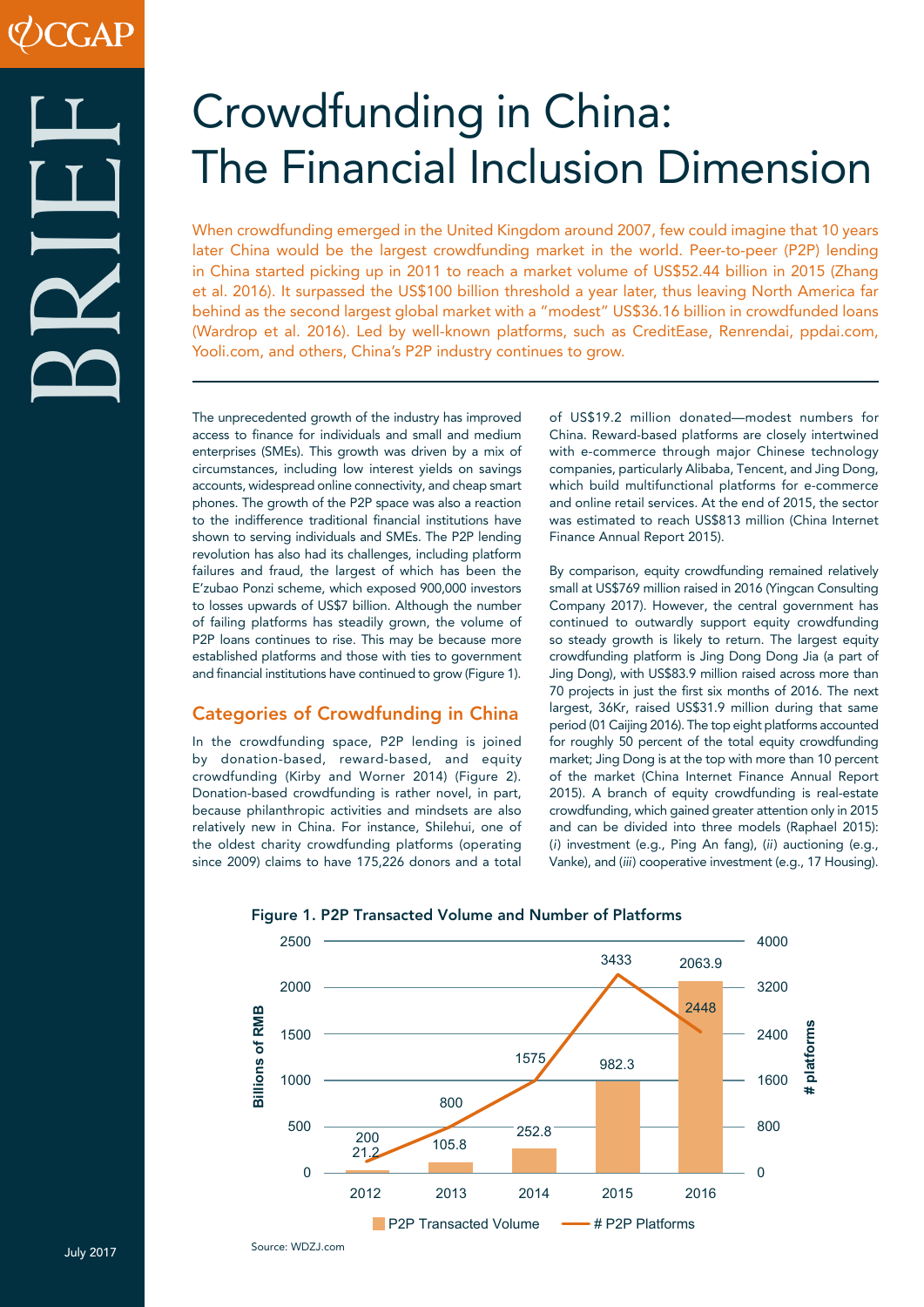

Figure 2. Crowdfunding in China (P2P lending excluded)

Regulatory Intervention

The tremendous growth of crowdfunding in general and P2P lending in particular has been enabled by the relevant authorities' wait-and-see approach toward regulation and supervision of the nascent industry. From 2007 up until only recently the government essentially allowed P2P platforms and other online financial companies to operate without setting a legal and regulatory framework. As a consequence, the number of platforms skyrocketed, and they developed practices that may not always be considered "healthy innovations": (*i*) pooling, slicing, and packaging of underlying loans (a process not too distant from securitization), (*ii*) guarantee of repayment and financial returns without proven capacity to deliver, and (*iii*) shadow banking-like maturity transformation.

The initial combination of self-regulation and ad hoc oversight by local authorities led to inconsistencies: many platforms operated under different regimes according to different requirements issued by city or province authorities. Prompted by failures and scandals, including the E'zubao Ponzi scheme, the government started tightening regulation in 2015. Figure 3 captures regulatory and policy milestones. Due to the regulatory changes (e.g., mandatory requirement to open a custody account at a bank), the number of P2P platforms has decreased from more than 3,000 platforms in 2015 to 2,448 in 2016, and



#### Figure 3. Examples of Policy Interventions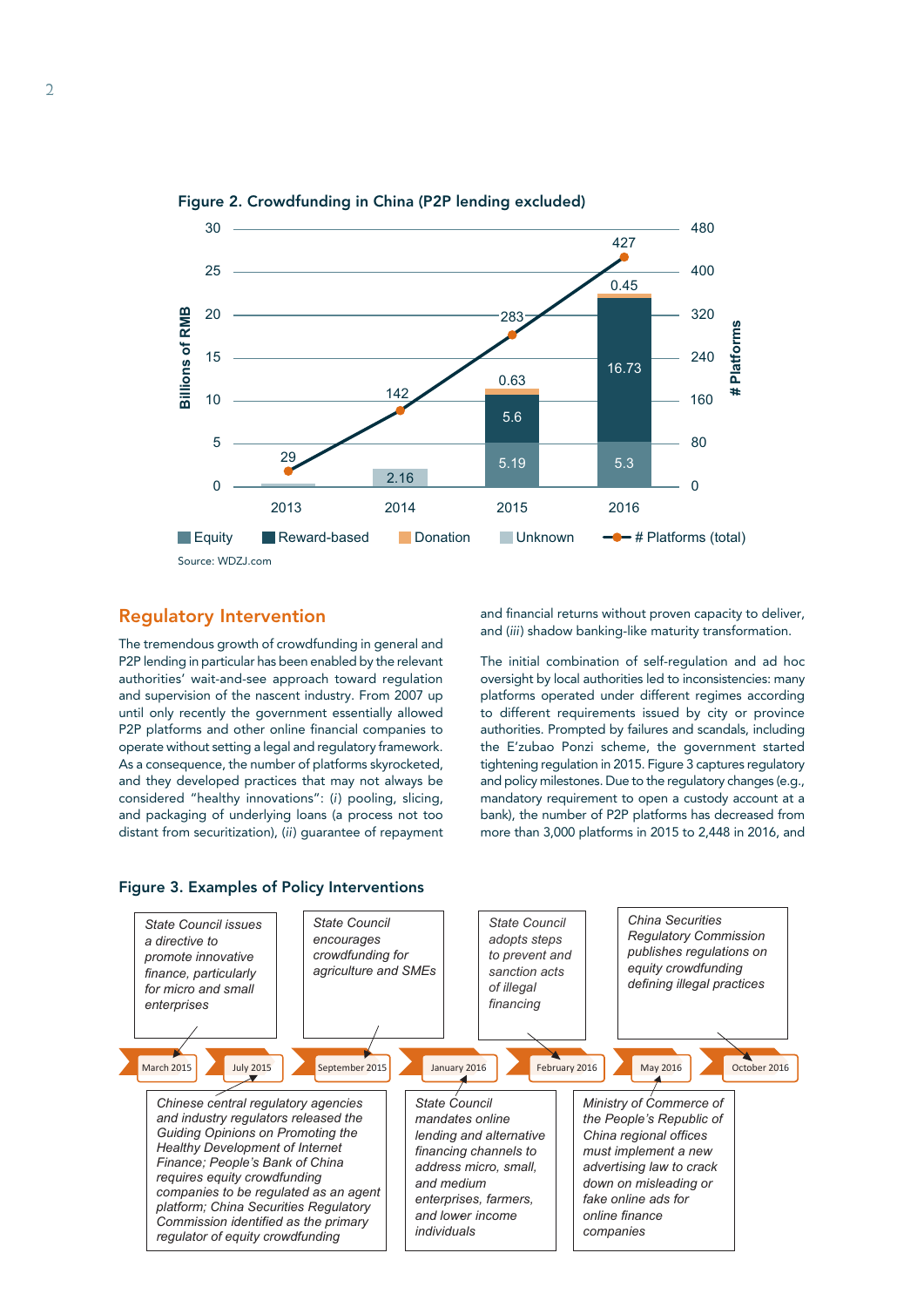the number is estimated to fall to around 1,200 platforms by the end of 2017 (P2P Industry Annual Report 2017).

# Implications for Financial Inclusion

The central government realizes the potential P2P lending has for the retail financial segment, which was neglected by banks for years, particularly in rural areas. As a result, the State Council has, for several years, described China's rapidly growing digital finance industry as a strategic sector to provide finance for the unserved and underserved, as illustrated in its five-year plan for financial inclusion.<sup>1</sup> Some authorities have carried out specific measures. For instance, in 2015 the People's Bank of China (PBOC) launched a pilot to promote rural development through P2P lending.<sup>2</sup> The pilot entailed pairing four P2P platforms that offer specialized loans to farmers and business loans to SMEs with PBOC's Guangzhou branch

to observe how each platform (PPmoney, Guangzhou e-Loan, D.C. Finance, Zhengqin Finance) can contribute to the economic development of rural areas.

However interesting, such pilots remain rather symbolic because most of the market has been developing organically. In 2016, P2P lending platforms were responsible for 3 percent of all retail loans advanced by the Chinese financial sector (Mittal et al. 2016) to millions of borrowers (2.7 million only in April 2017). On average, P2P lending has offered an opportunity to 4 million investors every month, many of them individuals getting financial return on their savings at rates previously unavailable.

Neither donation-based nor reward-based crowdfunding business models are considered a financial service. However, they can become a gateway to a formal economy for smallholders who can use them to market and sell their

#### Box 1. Distinctions in Chinese Crowdfunding Terminology

China is different from other markets not only in respect to its high volumes, but also because of the particular terminology used to refer to digital finance generally and crowdfunding particularly. The commonly used term *digital financial services* often translates into *internet finance* or *online finance* and is also loosely used to refer to technology-driven financial innovation (FinTech), alternative finance, and P2P lending. The Chinese term for *crowdfunding* broadly refers to donation-based, reward-based, and equity crowdfunding, while P2P lending is a separate category. These nuances complicate work of both Chinese and non-Chinese researchers and crowdfunding professionals. The following attempts to shed some light on the terminology.

#### Digital Financial Services Terminology

| Online finance<br>Internet finance<br>FinTech | 互联网金融                     | Can mean several different things, depending on the<br>context. A catch-all term that emphasizes platform-based<br>finance.                                                                                                                                      |
|-----------------------------------------------|---------------------------|------------------------------------------------------------------------------------------------------------------------------------------------------------------------------------------------------------------------------------------------------------------|
| Crowdfunding                                  | 众筹                        | Most often refers to financial platforms wherein individual<br>investors actively participate in the selection of unique<br>projects to invest in (often excluding P2P platforms).                                                                               |
| P2P lending                                   | P2P 借贷平台<br>债务众筹/<br>债权众筹 | Platforms most often match users on the back-end,<br>and users invest only in products of fixed interest<br>and maturities. As such, P2P platforms are treated as<br>alternative product providers to banks and discussed<br>separately from other crowdfunding. |
| <b>Crowdfunding Terminology</b>               |                           |                                                                                                                                                                                                                                                                  |
| Reward-based crowdfunding                     | 奖励类众筹                     | These four terms are all used by different websites<br>and researchers, often to refer to the sum of all of<br>these crowdfunding models. This ambiguity causes<br>discrepancies in data.                                                                        |
| Benefit-based crowdfunding                    | 权益众筹                      |                                                                                                                                                                                                                                                                  |
| Donation-based crowdfunding                   | 损赠众筹                      |                                                                                                                                                                                                                                                                  |
| Product-based crowdfunding                    | 产品众筹                      |                                                                                                                                                                                                                                                                  |
| Equity crowdfunding                           | 股权众筹                      | There is a more straightforward taxonomy for equity<br>crowdfunding; however, many platforms integrate multiple<br>types of crowdfunding, making comparison difficult.                                                                                           |
| Real-estate crowdfunding                      | 房(地)产众筹                   | An independently labeled subcategory of what might be<br>a type of debt-based crowdfunding.                                                                                                                                                                      |

<sup>1</sup> http://www.gov.cn/zhengce/content/2016-01/15/content\_10602.htm

See, e.g., http://www.gzifa.org/hyxw/281.